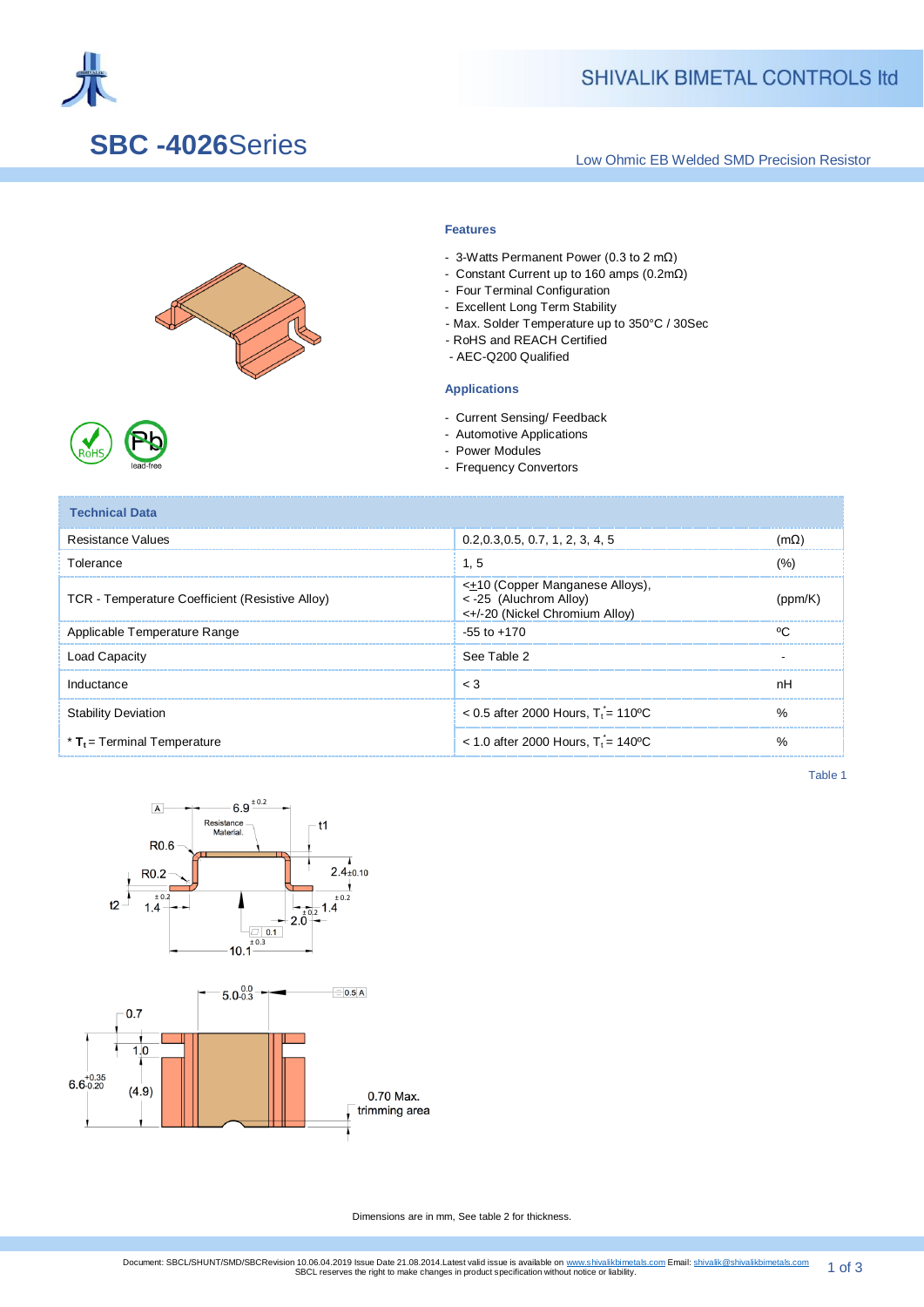

## **SHIVALIK BIMETAL CONTROLS Itd**

# **SBC - 4026** Series

Low Ohmic EB Welded SMD Precision Resistor







### **Performance:**

| <b>Type of Test</b>                                        | <b>Reference STD</b>    | <b>Test Specifications</b>                                   | <b>Acceptance Criteria</b>               |  |  |
|------------------------------------------------------------|-------------------------|--------------------------------------------------------------|------------------------------------------|--|--|
| <b>High Temperature Exposure</b><br>MIL-STD-202 Method 108 |                         | 1000Hrs. @ T=170°C.Unpowered.                                | $\Delta$ R +/-1%                         |  |  |
| <b>Temperature Cycling</b>                                 | JESD22 Method JA-104    | -55°C to 150°C, 1000Cycles, 30Mins at<br>each extreme        | $AR$ +/-0.5%                             |  |  |
| MIL-STD-202 Method 103<br><b>Biased Humidity</b>           |                         | 85°C & 85RH with 10% operating<br>power, 1000Hrs             | $AR + -0.5%$                             |  |  |
| Operational Life                                           | MIL-STD-202 Method 108  |                                                              | $\triangle$ R +/-1%                      |  |  |
| <b>External Visual</b>                                     | MIL-STD-883 Method 2009 | Visual inspection                                            | Visual                                   |  |  |
| Physical Dimension<br>JESD22 Method JB-100                 |                         | Dimensional inspection as per SBCL<br>Specifications         | Shall confirm within tolerance<br>limits |  |  |
| <b>Resistance to Solvents</b>                              | MIL-STD-202 Method 215  | Clean with Aqueous chemical                                  | Marking shall be legible                 |  |  |
| <b>Mechanical Shock</b>                                    | MIL-STD-202 Method 213  | 100g for 6ms, Half sine                                      | $AR +1.0.2%$                             |  |  |
| Vibration                                                  | MIL-STD-202 Method 204  | 5g for 20Mins, 12 cycles each of 3<br>orientations.10-2000Hz | $AR$ +/-0.2%                             |  |  |
| Resistance to Soldering Heat                               | MIL-STD-202 Method 210  | Solder Temp. 260°C, Time 10Secs                              | $AR + -0.5%$                             |  |  |
| Solderability                                              | $J-STD-002$             | As per J-STD-002                                             | >95% Coverage in 10x<br>Magnification    |  |  |
| <b>Electrical Characterization</b>                         | User Spec.              | Resistance as defined                                        | Shall confirm within tolerance<br>limits |  |  |
| Short Time Over Load                                       |                         | 5x Rated Power for 5Secs                                     | $\Delta$ R +/-1%                         |  |  |
| Low Temperature Storage                                    | --                      | -65°C for 24Hrs                                              | $AR$ +/-0.2%                             |  |  |